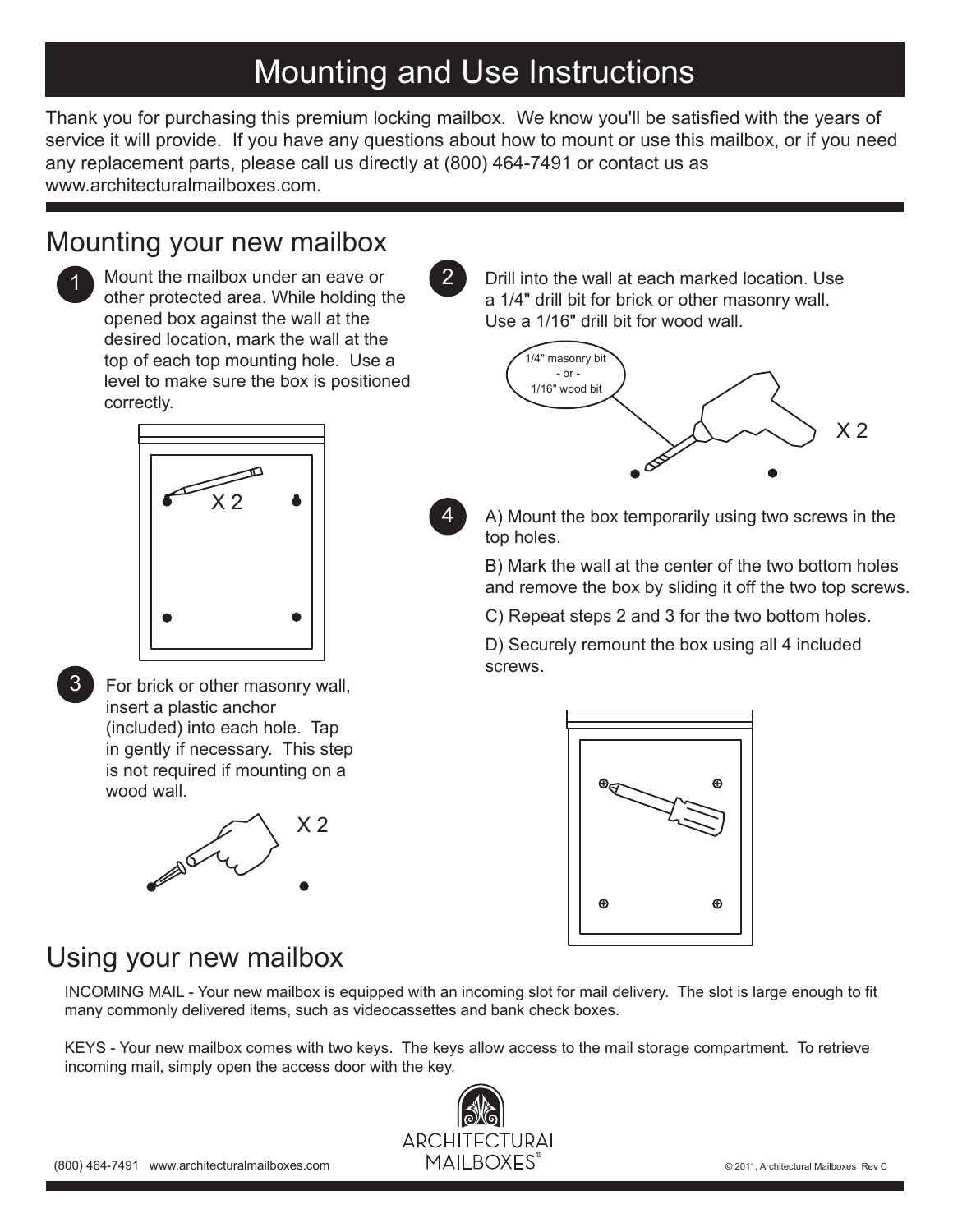# Note de montage et mode d'emploi

Merci d'avoir acheté cette boîte aux lettres de haut de gamme avec serrure. Nous sommes convaincus que vous serez satisfait de ce produit pendant de nombreuses années. Si vous avez des questions concernant l'installation/l'utilisation de cette boîte aux lettres, ou si vous avez besoin de pièces de rechange, n'hésitez pas à nous contacter par téléphone (800) 464-7491 ou email www.architecturalmailboxes.com.

4

### Monter la boîte aux lettres



1 Monter la boîte aux lettres sous un avant-toit<br>2 ou dans un autre endroit protégé. Poser la boîte ouverte contre le mur dans la position désirée et marquer le mur à l'extrémité supérieure par les deux trous de fixation. Utiliser un niveau à bulle pour vous assurer que la boîte soit alignée correctement.



3

Pour un mur en brique ou autre maçonnerie, insérer une cheville (incluse) dans chaque trou. Cette étape n'est pas nécessaire pour un mur en bois.



Percer le mur aux endroits marqués. Utiliser un foret 1/4" pour mur en brique ou autre maçonnerie. Utiliser un foret 1/16" pour mur en bois.



A) Fixer la boîte aux lettres passagèrement au mur à l'aide de deux vis partiellement vissées dans les trous supérieurs.

B) Marquer le mur au centre des deux trous inférieurs puis enlever la boîte des vis en la soulevant.

C) Répéter les étapes 2 et 3 pour les deux trous inférieurs.

D) Fixer la boîte aux lettres au mur à l'aide des 4 vis incluses.



### Utilisation de votre nouvelle boîte aux lettres

COURRIER ENTRANT - Votre nouvelle boîte aux lettres est munie d'une fente. Cette fente est assez grande pour la plupart des envois postaux.

CLÉS - Votre boîte aux lettres est livrée avec deux clés qui donnent accès au compartiment du courrier. Pour récupérer le courrier entrant, il suffit d'ouvrir la porte avec la clé.

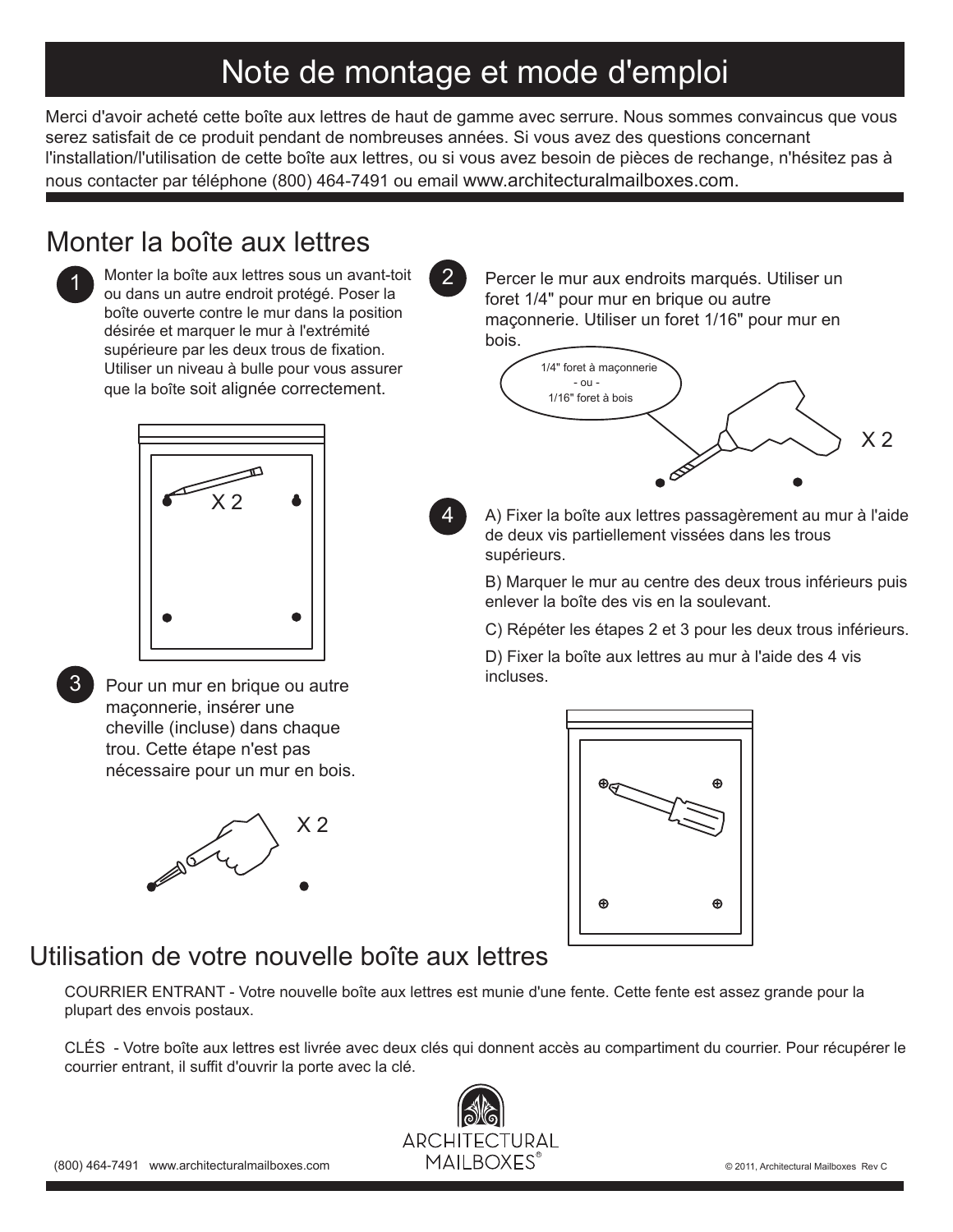## Montage- und Bedienungsanleitung

Vielen Dank für den Kauf dieses hochwertigen, abschliessbaren Briefkastens. Wir sind überzeugt, dass Sie mit seinen Dienstleistungen über Jahre hinaus zufrieden sein werden. Falls Sie Fragen zur Montage/Benutzung dieses Briefkastens haben oder Ersatzteile benötigen, rufen Sie uns bitte an unter (800) 464-7491 oder kontaktieren Sie uns unter www.architecturalmailboxes.com.

4

#### Montage des Briefkastens



1 Montieren Sie den Briefkasten unter einem<br>Dachüberhang oder an einer anderen Dachüberhang oder an einer anderen geschützten Stelle. Halten Sie den geöffneten Kasten an der gewünschte Stelle gegen die Wand und markieren Sie die Wand am oberen Ende durch die beiden Befestigungslöcher. Verwenden Sie dazu eine Wasserwaage, um sicherzustellen, dass der Briefkasten korrekt ausgerichtet ist.





Bei Backstein oder anderem Mauerwerk stecken Sie einen Dübel (im Lieferumfang enthalten) in jede Bohrung. Dieser Schritt ist bei einer Holzwand nicht erforderlich.



Bohren Sie an beiden markierten Stelle in die Wand. Verwenden Sie einen Bohreinsatz 1/4" für Backstein oder anderes Mauerwerk. Verwenden Sie einen Bohreinsatz 1/16" für Holz.



A) Befestigen Sie den Briefkasten vorübergehend mit zwei Schrauben, die nur teilweise in die oberen Bohrungen eingeschraubt werden.

B) Markieren Sie die Wand in der Mitte der unteren Bohrungen. Entfernen Sie den Kasten durch Anheben und Schieben von den oberen zwei Schrauben.

C) Wiederholen Sie die Schritte 2 und 3 für die unteren zwei Bohrungen.

D) Befestigen Sie den Briefkasten mit allen 4 mitgelieferten Schrauben.



### Benutzung Ihres neuen Briefkastens

IEINGANGSPOST - Ihr neuer Briefkasten verfügt über einen Einwurf. Dieser Einwurf ist gross genug für viele üblich gelieferte Gegenstände.

SCHLÜSSEL - Ihr neuer Briefkasten wird mit zwei Schlüsseln geliefert, die den Zugriff auf das Postfach ermöglichen. Um den Kasten zu leeren, entriegeln Sie einfach die Briefkastentür mit dem Schlüssel.